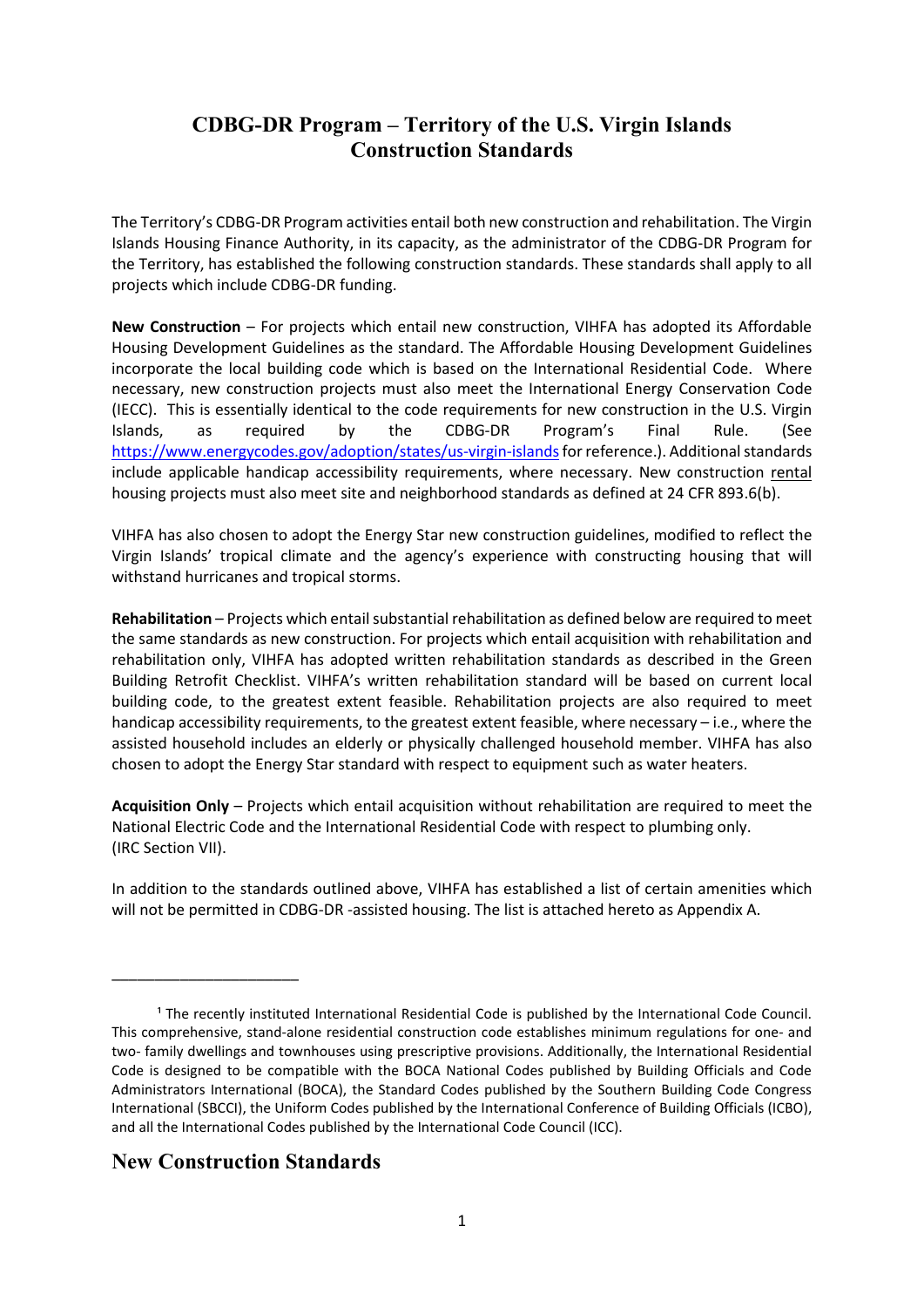The Virgin Islands has determined that it is appropriate to utilize a modified Green Building Standard for new construction of one & two-family homes (1-2 units) and small rental properties (3-20 units).

Historic averages for high and low temperatures by month in the USVI, coupled with the fact that there is no need for space heating or cooling equipment, dictates modifications from typical Green Building requirements for building envelope insulation, air sealing, and ventilation.

| Monthly Averages & Records - °F   °C |                |                        |                      |                              |                          |                 |  |
|--------------------------------------|----------------|------------------------|----------------------|------------------------------|--------------------------|-----------------|--|
| <b>Date</b>                          | Average<br>Low | Average<br><b>High</b> | <b>Record</b><br>Low | <b>Record</b><br><b>High</b> | Average<br>Precipitation | Average<br>Snow |  |
| January                              | $72^{\circ}$   | 85°                    | 63° (1996)           | 93° (1996)                   | 2.38"                    | 0 <sup>n</sup>  |  |
| <b>February</b>                      | 73°            | 85°                    | $62^{\circ}$ (1972)  | 93° (1996)                   | 1.48"                    | 0 <sup>n</sup>  |  |
| March                                | 73°            | 86°                    | 56° (1972)           | 94° (1994)                   | 1.42"                    | 0"              |  |
| April                                | $74^\circ$     | $87^\circ$             | $62^{\circ}$ (2001)  | 96° (1996)                   | 2.74"                    | 0 <sup>n</sup>  |  |
| May                                  | 76°            | 88°                    | 66° (1974)           | 97° (1996)                   | 3.06"                    | 0 <sup>n</sup>  |  |
| <b>June</b>                          | 78°            | 89°                    | 67° (1972)           | 99° (1996)                   | 2.53"                    | 0 <sup>n</sup>  |  |
| July                                 | 78°            | $90^\circ$             | 57° (1999)           | 98° (1994)                   | 2.85"                    | 0 <sup>n</sup>  |  |
| August                               | 78°            | $90^\circ$             | 59° (1999)           | 99° (1994)                   | 3.74"                    | 0 <sup>n</sup>  |  |
| September                            | 78°            | $90^{\circ}$           | 64° (1972)           | 98° (1993)                   | 5.58"                    | 0 <sup>n</sup>  |  |
| October                              | $77^\circ$     | 89°                    | $66^{\circ}$ (2007)  | 97° (1994)                   | 5.42"                    | 0 <sup>n</sup>  |  |
| November                             | $75^\circ$     | $87^\circ$             | $52^{\circ}$ (1999)  | 95° (1995)                   | 5.23"                    | 0 <sup>n</sup>  |  |
| December                             | $74^\circ$     | $86^\circ$             | 62° (1972)           | 92° (1995)                   | 2.96"                    | 0 <sup>n</sup>  |  |

The Virgin Islands does not appear to fall within the EPA's Radon Zone 1 or 2, although there is very little information available on EPA's Region 2 website related to the prevalence of radon in the U.S. Virgin Islands.

| Program aim: |  | Creation of resilient, energy efficient affordable housing stock |  |  |  |  |  |
|--------------|--|------------------------------------------------------------------|--|--|--|--|--|
| - 1.         |  | $- - - - - - -$<br>.                                             |  |  |  |  |  |

Population served: CDBG-DR-eligible income households throughout the jurisdiction

Project types: Single=family rehabilitation (1-4-unit dwellings)

Products: Low-interest loans, grants, loan/grant combinations

The VIHFA Green Building Standards for New Construction are intended to promote energy efficiency and green building practices for residential new construction projects. The Virgin Islands will follow the Green Building standards and apply all measures noted below to the extent applicable to the particular building type being constructed.  $1$ 

Permits All reconstruction projects shall require Building, Electrical, and/or Plumbing permits, as required by Virgin Islands law.

<span id="page-1-0"></span> $1$  Note: Historic averages for high and low temperatures by month in the USVI, coupled with the fact that there is no need for space heating equipment, should be sufficient evidence for exemption from typical Green requirements for building envelope insulation, air sealing and ventilation. This source provides a simple format for displaying average high and low temperatures by month. <http://www.intellicast.com/Local/History.aspx?location=USVI9994>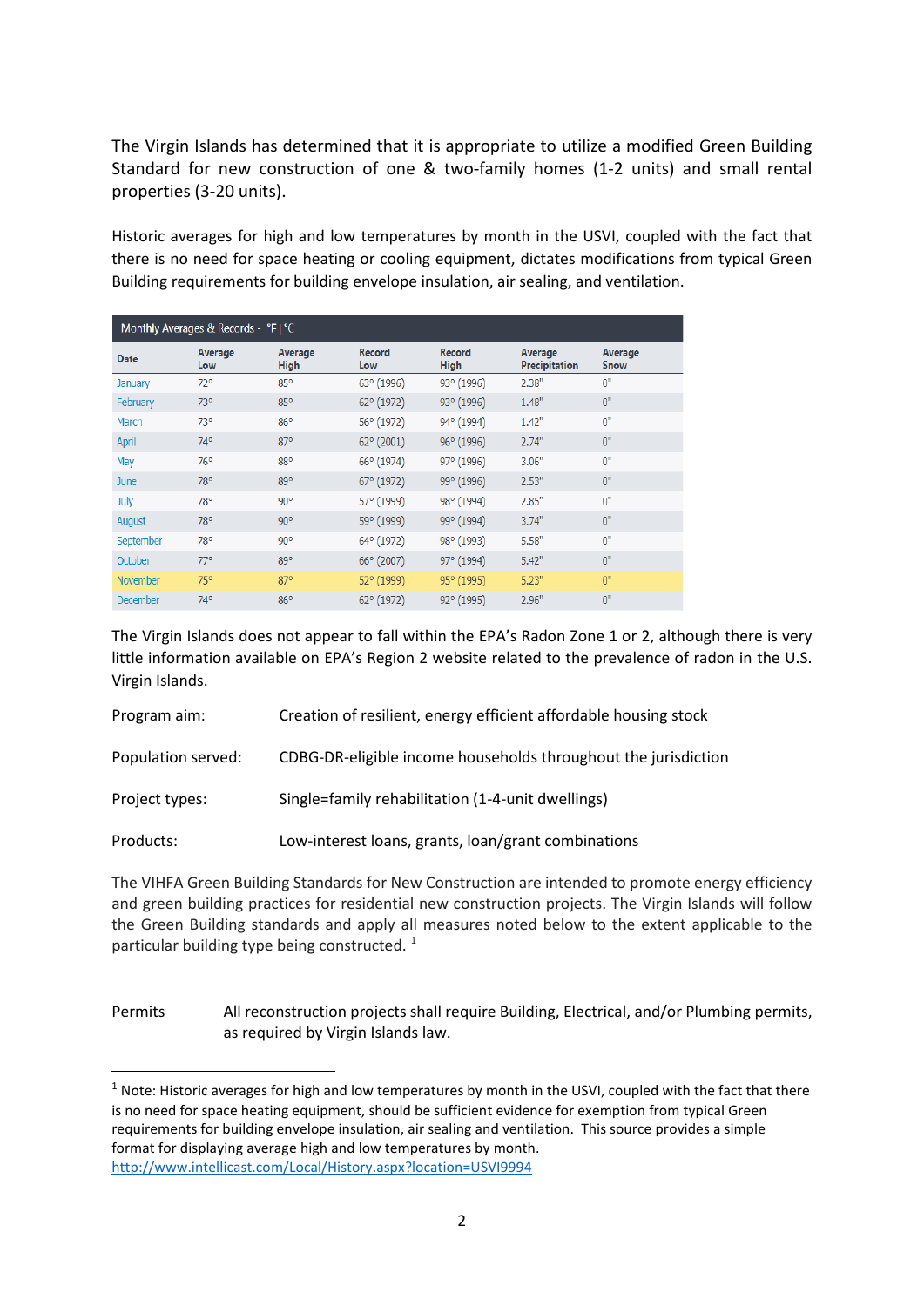Plans Architectural drawings shall be required. Drawings shall be prepared by a licensed draftsman, architect, or engineer.

Building Systems Acceptable building systems are as follows:

- a) Reinforced concrete and/or concrete block throughout
- b) Reinforced concrete and/or concrete block exterior with frame interior
- c) Steel frame with masonry exterior
- d) Steel frame with lath and plaster exterior or other composite material that may be approved by VIHFA
- e) Other structural types that may be approved by VIHFA on a case-by-case basis
- Walls Exterior walls shall be of concrete masonry units (i.e., blocks), reinforced concrete, or other structural materials that may be approved by VIHFA on a case-by-case basis.

Maximum exterior wall height shall not exceed nine (9) feet.

Wall finishes Exterior wall finish shall be cement plaster, stucco, wood shiplap boards or other structural materials that may be approved by VIHFA on a case-by-case basis. Workmanship shall be flawless – leaving an even and neat finish.

> Interior wall finish shall be of cement plaster or gypsum wallboard. Ceramic tiles or prefabricated fiberglass shall be provided at showers, tubs, bathroom and laundry plumbing walls). When constructing tub and/or shower enclosures, use non-paperfaced backing materials such as, concrete blocks, 5/8" treated plywood, fiber cement board, or equivalent in bathrooms. Kitchen sink area shall have a 4" ht. min. backsplash of ceramic tiles and a double seal must be provided to prevent water penetration. This shall be accomplished by sealing the backsplash to the countertop and then utilizing a waterproof caulking on the face, filling any gaps, and leaving a slightly coved, even and neat finish.

Cistern The supply of clean water that is suitable for consumption and other household uses is of paramount importance. The interior of the cistern should be waterproof using a minimum of two (2) coats of thoroseal or and approved equal product. Once the cistern has properly cured, it should be filled with 3,000 gallons of potable water.

The cistern access should be sanitary-sealed.

Roof Roofs should be constructed of wood-frame, engineered wood and/or metal truss, steel or concrete. Structural members should be of size and type as prescribed by current building code. Roof finish shall be corrugated metal, plywood, or concrete.

> Wood-frame and engineered wood and/or metal truss roofs shall have roof sheathing (5/8" plywood), tar paper and purlins prior to the installation of the corrugated metal. Composite wood products are not used in federally-assisted housing in the Virgin Islands. All cut lumber/sheathing shall be pressure treated Southern Pine/ Douglas Fir No.1&2.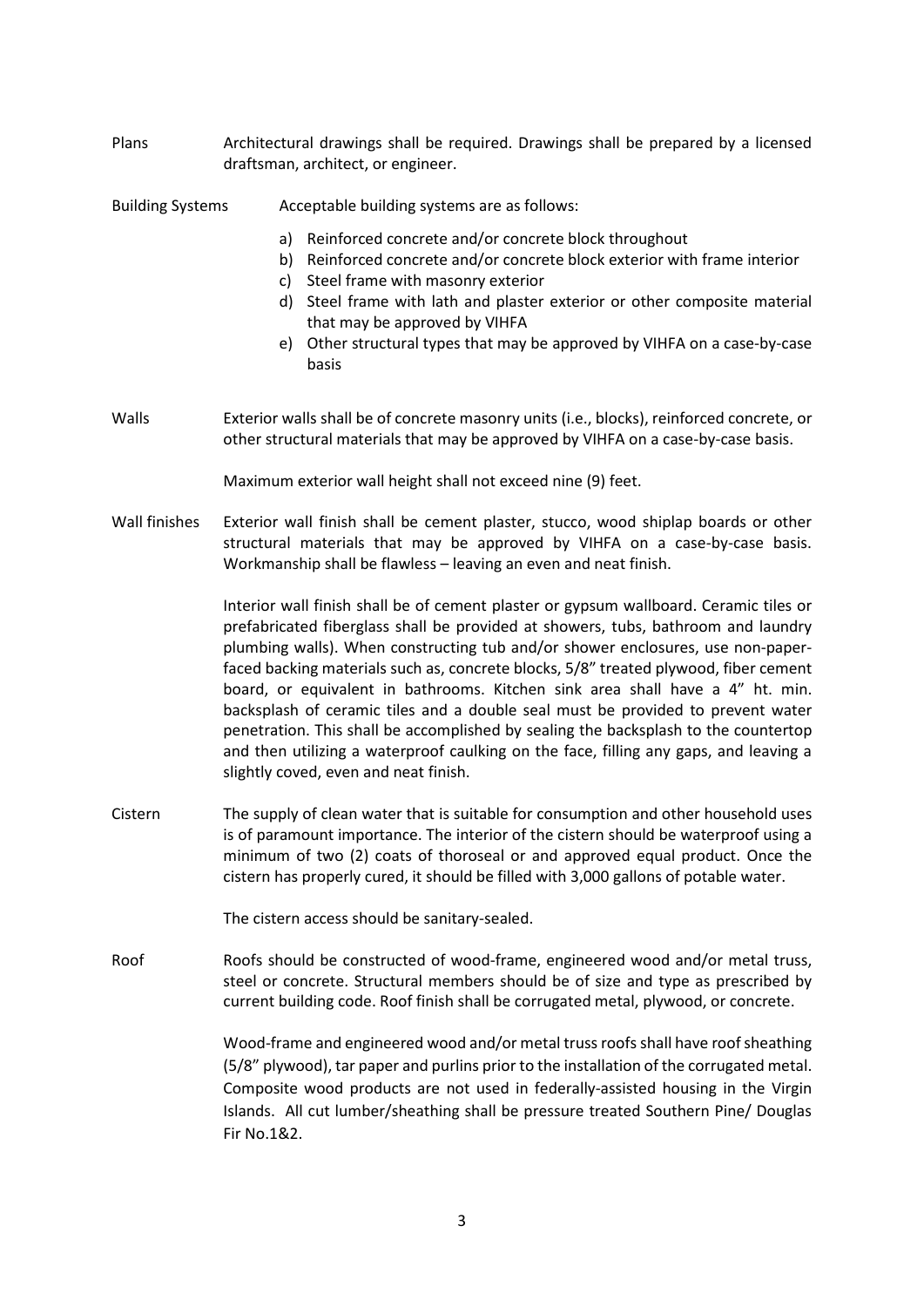Plywood and concrete roofs should be waterproofed with sealant products such as neoprene-Hypalon, or products of equal quality.

Roofs should have a minimum slope of 3:12 pitch. The maximum roof pitch should be 5:12, except in historical district where higher pitch may be required by Historical Preservation guidelines.

All roofs shall have sufficient guttering and downspouts leading water directly to cistern.

- Windows New installation windows shall be required to meet current code (rated to 145 mph wind resistance). This may include impact resistant glazing or metal shutters. A fire egress window shall be provided in each bedroom that does not have a door to the exterior. All windows shall have screens in good condition. Most homes utilize jalousie windows and ceiling fans to promote air circulation. Air conditioners are not usually installed in federally-assisted housing due to the high cost of energy on the Islands.
- Electrical Each living area within the unit shall have working outlets and light fixtures and shall be free from electrical hazards. At minimum, the dwelling shall meet the current National Electric Code (NEC) standards.

Interior Lighting

ENERGY STAR Advanced Lighting Package (ALP) will be installed; or the project will follow the ENERGY STAR MFHR program guidelines, which require that 80% of installed lighting fixtures within units must be ENERGY STAR-qualified or have ENERGY STAR-qualified lamps installed; or when installing new fixtures and ceiling fans, must meet or exceed ENERGY STAR efficiency levels.

Plumbing Kitchen and all bathrooms shall have hot and cold running water. At minimum, dwelling shall meet the International Residential Code (Section VII). Water conserving fixtures will be installed, using the following specifications: Toilets-- 1.6 gpf; Urinals-- 0.5 gpf; Showerheads-- 2.0 gpm; Kitchen faucets-- 2.0 gpm; and Bathroom faucets-- 1.5gpm. [gpf = gallons per flush; gpm = gallons per minute]

#### Pump/Water Heater

Dwelling unit shall have a water pump, tank, and heater. Pump shall have a standard 30-gallon pressure tank. Water heater shall be electric with a minimum capacity of 20 gallons. Upon installation, the water heater shall be set within the range of 100 to 110 degrees Fahrenheit. Pump, tank, and heater shall be securely enclosed to prevent theft or vandalism and exposure to weather elements. When installing domestic water heating system(s), the system(s) shall meet or exceed the efficiency requirements of the ENERGY STAR for Homes' Reference Design. Pipes will be insulated by at least R-4. Solar Water heaters may be installed if economically feasible. Provide adequate drainage for water heaters that includes drains or catch pans with drains piped to the exterior of the dwelling to prevent mold.

Floor Finish With new construction, ceramic flooring tiles are used due to the hard protective layer that makes this type of flooring impervious to water and most stains, and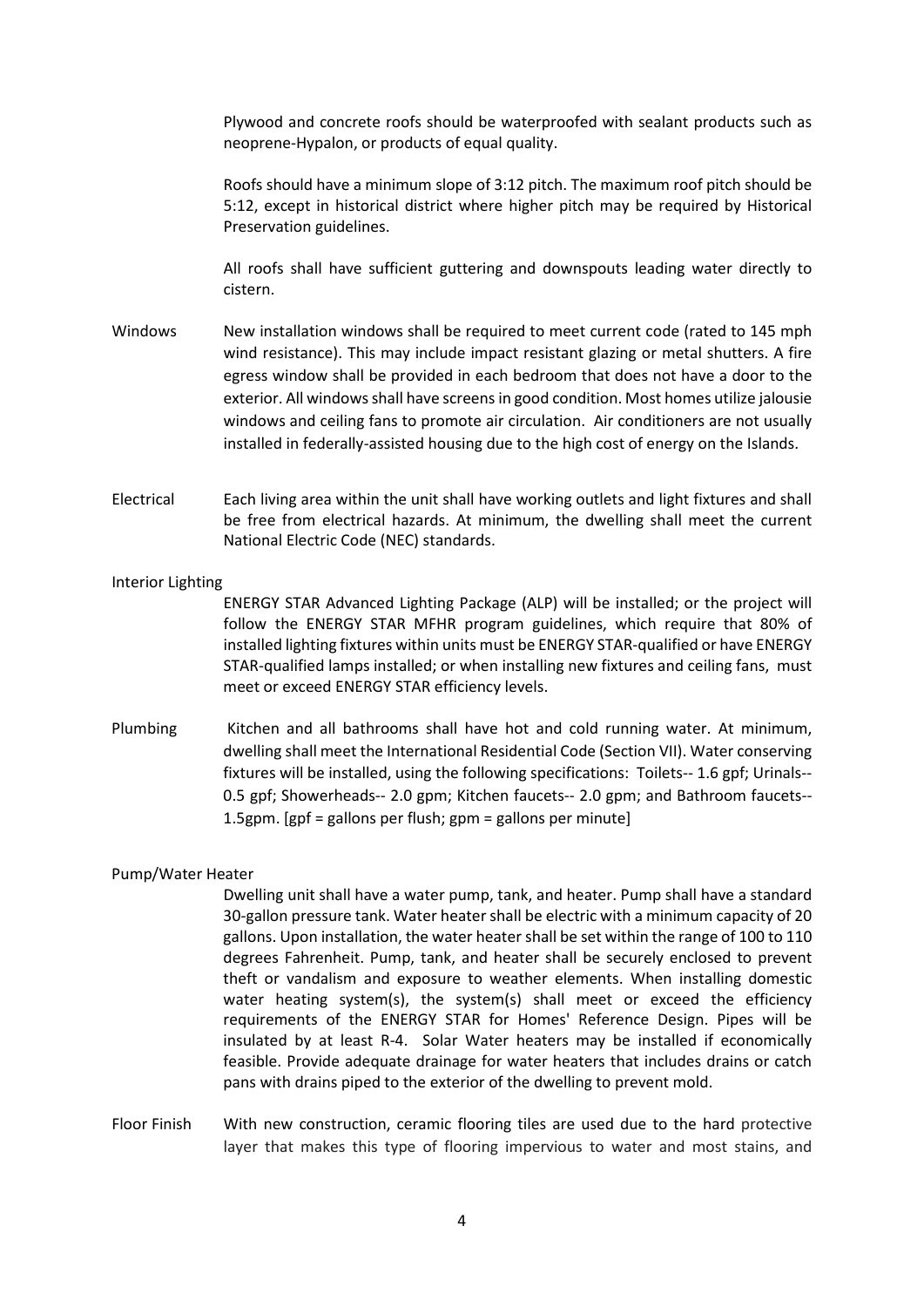naturally resistant to the ravages of high humidity conditions. Contractor shall be required to provide one (1) box of tile for owner upon completion.

- Cabinets Kitchen must have a reasonable space for storage and preparation of food. Kitchen cabinets should be sound; doors and drawers should be in place. Countertops should have laminate covering. When constructing bathrooms, kitchens, and laundry rooms, use materials that have durable, cleanable surfaces. New installation cabinets shall be commercial or custom-made with hinged doors. Cabinets shall be of luan, edai, or Philippine mahogany plywood faced and edge-banded with plastic laminate. Kitchen cabinets shall be affixed to the wall with the appropriate number and type of properlysized screws (wood screws for frame walls and tapcon for concrete/masonry walls).
- Doors/Locks All main entry doorways shall be at least 3'0" in width. Interior room doorways shall be at least 2'8" in width; however, where construction includes handicap accessibility modifications, interior room doorway widths shall be no less than 3'0 (36").

New installation exterior doors shall be 1 3/4" flush solid core or paneled; doors shall be painted with a minimum of two (2) coats of paint or clear finish on all edges and surfaces. Exterior doors at each entrance to the dwelling shall require a dead bolt lock with a minimum 1-inch throw and an entry lockset, preferably keyed alike.

- Weatherproofing (This section reserved).
- Entrances All entries (front, side, and rear) must have some overhead coverage to ensure that no weather hits directly onto the entry door. In cases where this is not possible, or would be too costly, then partial coverage and protection will be acceptable as long as the doors which are exposed to the prevailing winds are properly protected from wind-driven rain entering the dwelling. This can also be achieved by recessing the entry door inwardly a minimum of 24".
- Stairs/Railings Entrances should have appropriately sized exterior platforms/landings. Ideally, stairway risers shall be even in height and shall not exceed eight (8) inches. Stairways having three (3) or more risers should have a handrail of 30- 34 inches in height on at least one side of the stairway. All stairs shall have a non-slip finish.

Handrails should have intermediate rails or ornamental closures (e.g., balusters, pickets, or solid walls) which would prevent passage of an object that is 4" (102 mm.) or more in diameter, shall not be conducive to climbing, and shall be a minimum of 36" high on horizontal planes.

Paint Where scope of work entails painting, a minimum of two (2) coats in addition to the appropriate type of primer coat shall be applied. All surfaces to be painted shall be properly prepared to receive finish coats. Exterior paint shall be oil or acrylic latex; interior paint shall be semi-gloss washable enamels in kitchens and baths, satin or flat finish elsewhere.

Burglar Bars Bars at egress windows must be located inside with easy-open latch.

Fire Protection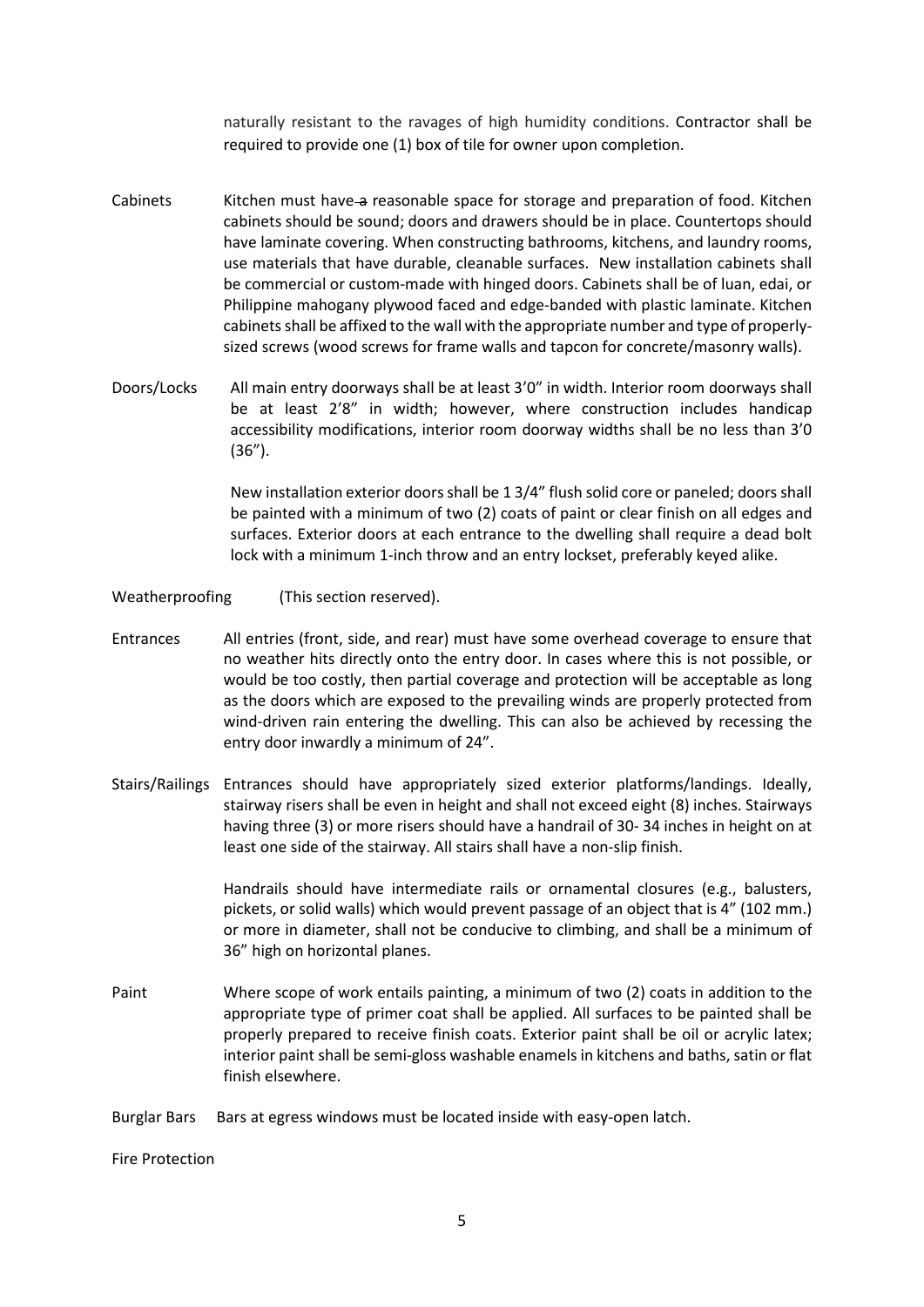Living units shall have some provisions for safe egress in the event of fire. Smoke detectors shall be provided in the hallways and all bedrooms. Smoke detectors shall be hard-wired with battery-back-up. A fire egress window shall be provided in each bedroom that does not have a door to the exterior.

### Lighting for Common Areas & Emergency Lighting:

Lighting will follow the guidance appropriate for the project type: using ENERGY STARlabeled fixtures or any equivalent high-performance lighting fixtures and bulbs in all common areas; OR when installing new, all common space and emergency lighting fixtures must meet or exceed ENERGY STAR efficiency levels. For emergency lighting, all exit signs shall meet or exceed LED efficiency levels and conform to local building codes.

#### Exterior Lighting

Lighting will follow the guidance appropriate for the project type: installing ENERGY STAR-qualified fixtures or LEDs with a minimum efficacy of 45 lumens/watt; OR following the ENERGY STAR MFHR program guidelines, which require that 80% of outdoor lighting fixtures must be ENERGY STAR-qualified or have ENERGY STARqualified lamps installed; OR installing ENERGY STAR compact fluorescents or LEDs with a minimum efficacy of 45 lumens/watt.

#### Handicap Accessibility

Where necessary to accommodate an elderly or physically challenged household member, accessibility modifications shall be made to the greatest extent feasible. Examples of accessibility modifications include access ramps, grab bars, door handles, and accessible bathroom and kitchen fixtures. Handicap accessibility modifications shall be done in accordance American with Disabilities Act Design Guidelines.

Appliances: Installation of ENERGY STAR-labeled clothes washers, dishwashers, dryers and refrigerators, if these appliance categories are provided. Clothes dryers are to be vented directly to the outdoors, using rigid-type duct work.

#### Mold Inspection & Remediation:

Inspect the interior and exterior of the building for evidence of moisture problems. Document the extent and location of the problems and implement the proposed repairs according to the Moisture section of the EPA Healthy Indoor Environment Protocols for Home Energy Upgrades.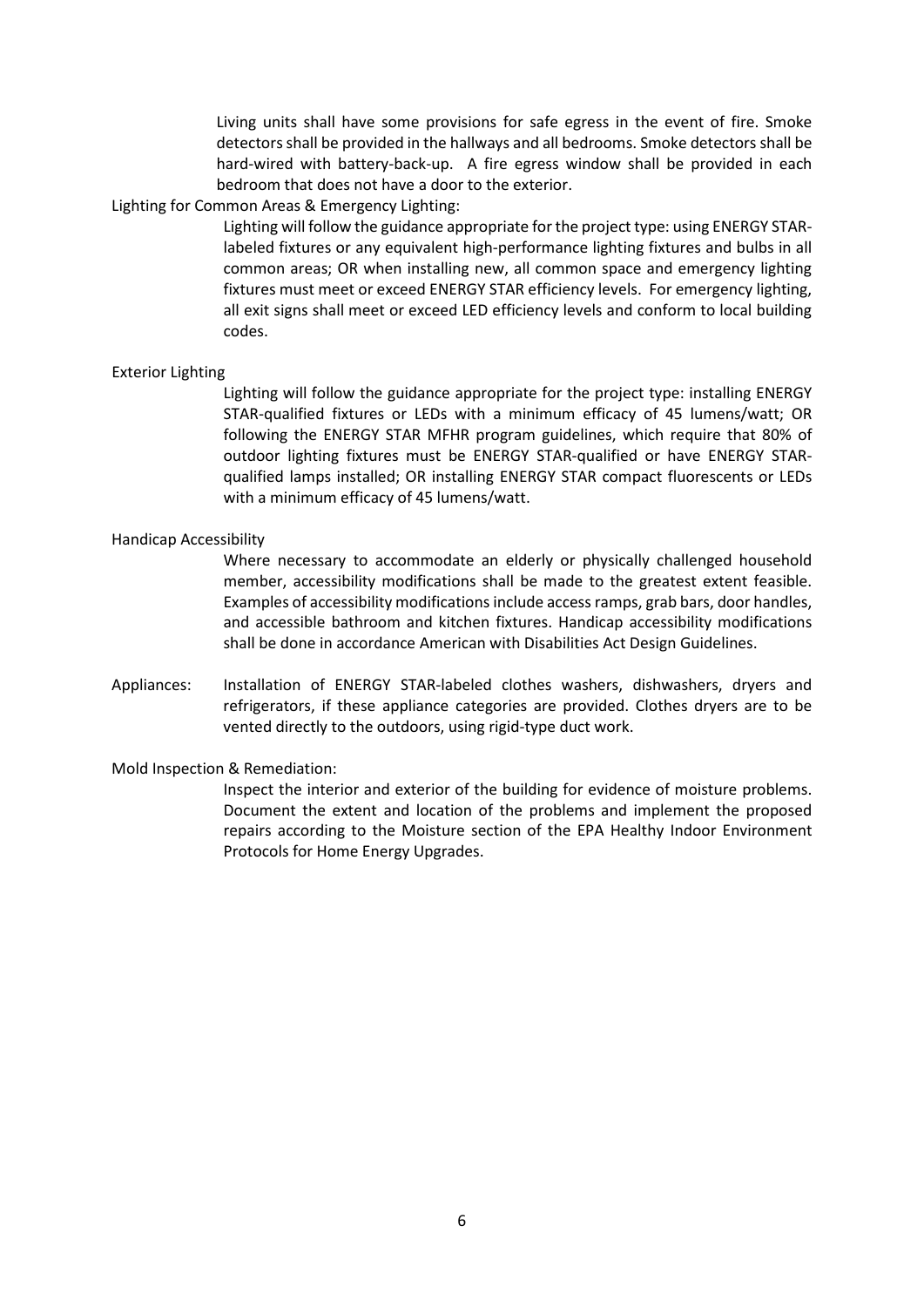# **Rehabilitation Standards**

\_\_\_\_\_\_\_\_\_\_\_\_\_\_\_\_\_\_\_\_\_\_

For projects which entail acquisition with moderate rehabilitation and projects which entail moderate rehabilitation only², VIHFA has adopted written rehabilitation standards as described below in the absence of a local rehabilitation code. These written rehabilitation standards are based on current local building code, to the greatest extent feasible. Rehabilitation projects are also required to meet handicap accessibility requirements, to the greatest extent feasible, where necessary – i.e., where the assisted household includes an elderly or physically challenged household member. VIHFA has also chosen to adopt the Energy Star standard with respect to equipment such as water heaters.

With respect to acquisition/rehabilitation and rehabilitation only (i.e., owner-occupied rehabilitation) projects, the particulars of Territory's CDBG-DR Program are as follows:

| Program aim:       | Preserving existing affordable housing stock                   |
|--------------------|----------------------------------------------------------------|
| Population served: | CDBG-DR-eligible income households throughout the jurisdiction |
| Project types:     | Single-family rehabilitation (1-4-unit dwellings)              |
| Products:          | Low-interest loans, grants, loan/grant combinations            |

Program organizational structure: The program is delivered by VIHFA staff based on a delivery model whereby the agency acts the lender/approver with construction review authority. The various duties are divided between VIHFA's Disaster Recovery Division and the Planning & Construction Management Division. Disaster Recovery is responsible for the determination of the applicant's eligibility, approval of financing packages, and general program oversight. Planning & Construction is responsible for preparation of construction scopes of work, inspections, and moderately intensive construction oversight.

² Note: Projects which entail substantial rehabilitation, as defined elsewhere in this document, are not subject to these rehabilitation standards; instead, projects which entail substantial rehabilitation are subject to the same standards as new construction projects.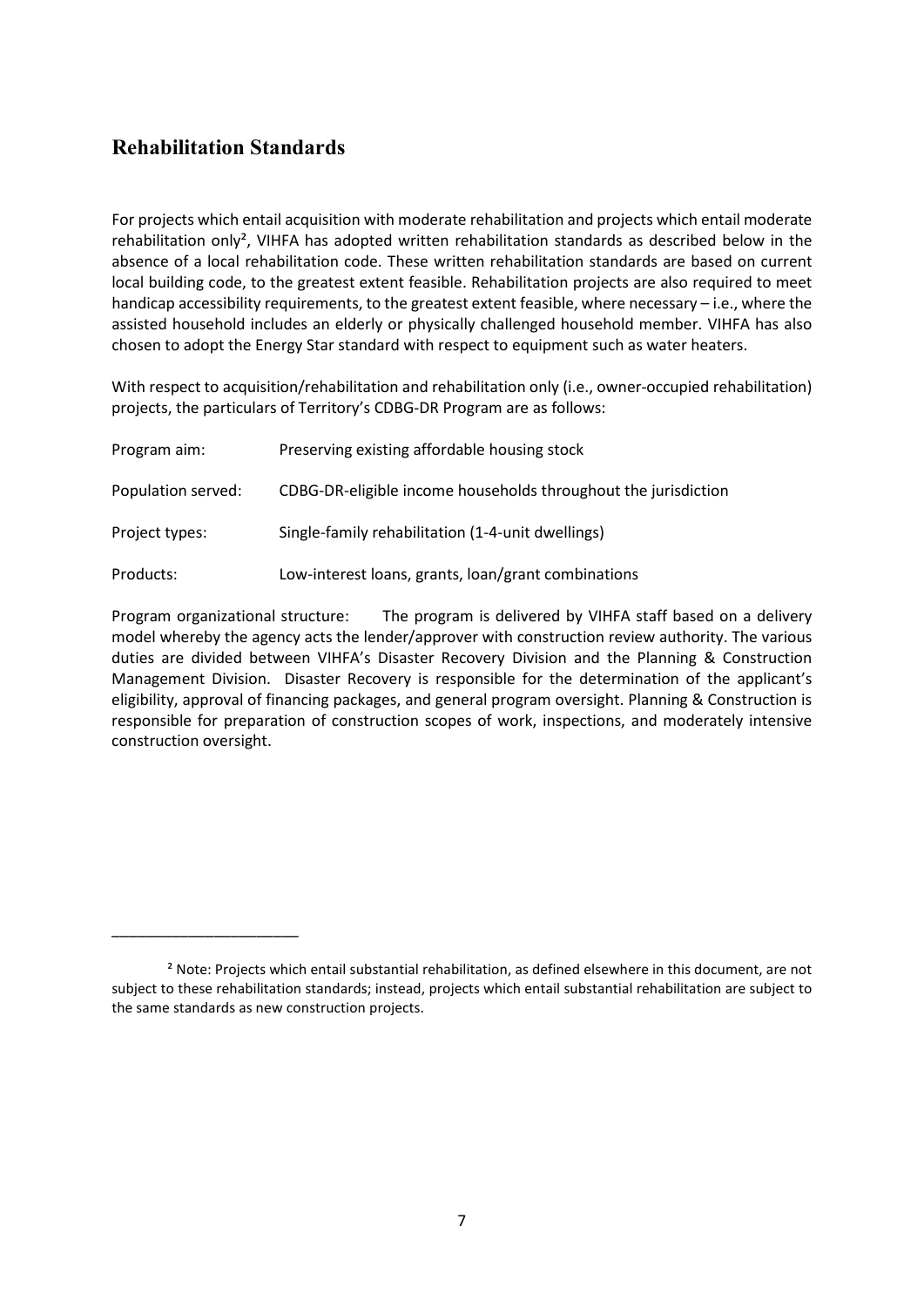## **Rehabilitation Standards – Description of Methods/Materials**

- Permits Based on the scope of work to be undertaken, rehabilitation projects shall require Building, Electrical, and/or Plumbing Permits, as required by Virgin Islands law.
- Plans **Architectural drawings shall be required when any work to be undertaken entails** alterations and/or additions to an existing structure. The detail/extent of the drawings required shall be based on the nature of the proposed alteration. Drawings shall be prepared by a licensed draftsman, architect, or engineer.
- Building Systems Acceptable building systems are as follows:
	- f) Reinforced concrete and/or concrete block throughout
	- g) Reinforced concrete and/or concrete block exterior with frame interior
	- h) Steel frame with masonry exterior
	- i) Steel frame with lath and plaster exterior or other composite material that may be approved by VIHFA
	- j) Other structural types that may be approved by VIHFA on a case-by-case basis

Manufactured housing will not be assisted, except where the manufactured unit is inspected by the VIHFA and found to be a sound structure able to meet current codes.

### BuildingEnvelope

Historic averages for high and low temperatures by month in the USVI, coupled with the fact that there is no need for space heating equipment, constitute sufficient evidence for exemption from Green Building requirements for building envelope insulation, air sealing and ventilation. This source provides a simple format for displaying average high and low temperatures by month. http://www.intellicast.com/Local/History.aspx?location=

Walls Exterior walls shall be of concrete masonry units (i.e., blocks), reinforced concrete, or other structural materials that may be approved by VIHFA on a case-by-case basis.

Maximum exterior wall height shall not exceed nine (9) feet.

Wall finishes Exterior wall finish shall be cement plaster, stucco, wood ship-lap boards or other structural materials that may be approved by VIHFA on a case-by-case basis. Cracks in existing exterior walls shall be sealed using a method to be approved by VIHFA. Workmanship shall be flawless – leaving an even and neat finish. Patched area should be finished with appropriate exterior material to match existing finish.

> Interior wall finish shall be of cement plaster or gypsum wallboard. Ceramic tiles or prefabricated fiberglass shall be provided at showers, tubs, laundry and bathroom (plumbing walls). Kitchen sink area shall have a backsplash of ceramic tiles or else a double seal must be provided to prevent water penetration. This shall be accomplished by sealing the backsplash to the countertop and then utilizing a waterproof caulking on the face, filling any gaps, and leaving a slightly coved, even and neat finish.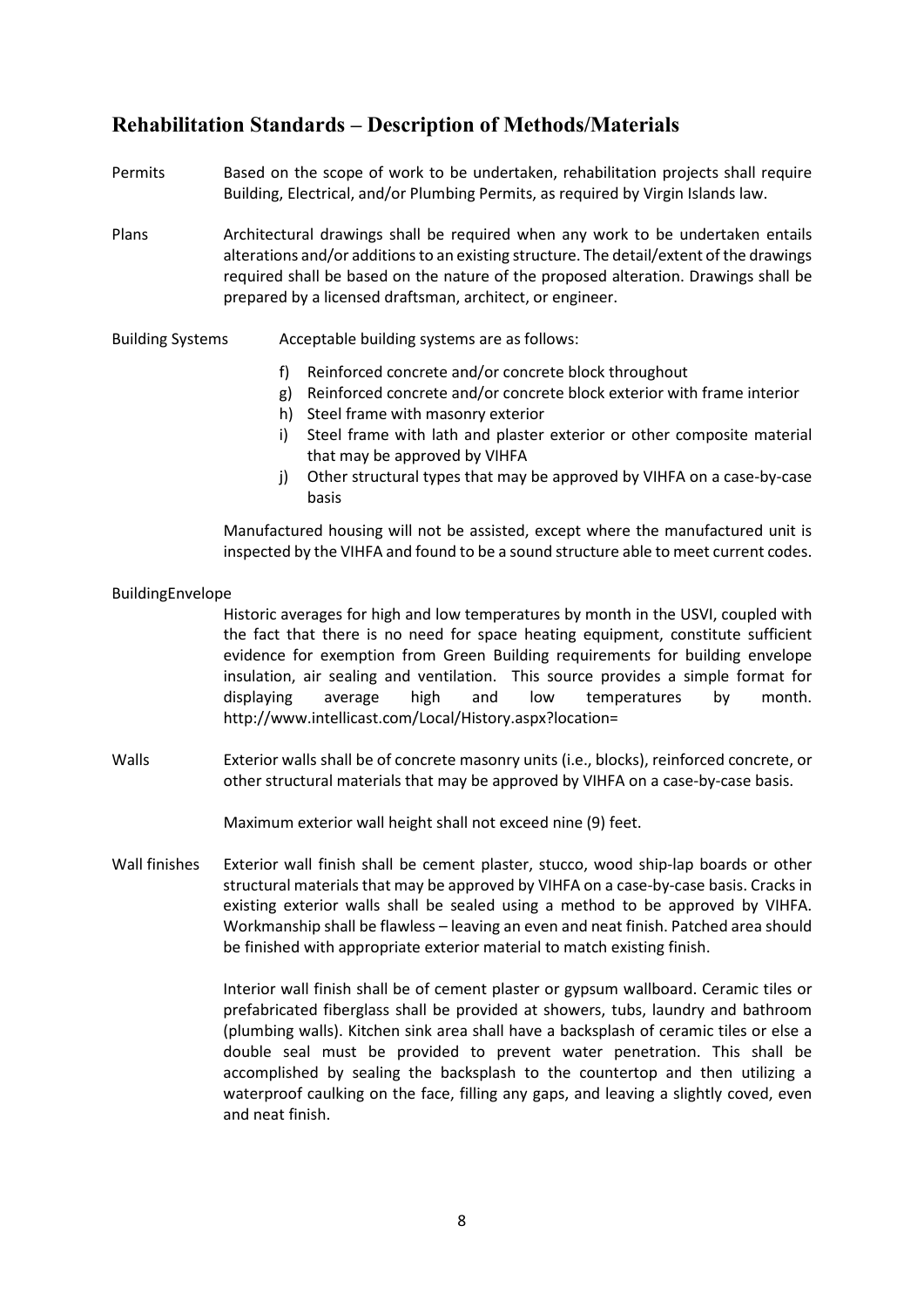Cistern The supply of clean water that is suitable for consumption and other household uses is of paramount importance. If the cistern water has not been tested within the past twelve (12) months, the cistern water must be tested by a certified laboratory for suitability. If the cistern must be cleaned, the interior of the cistern should be waterproof using a minimum of two (2) coats of thoroseal or and approved equal product. Once the cistern has properly cured, it should be refilled with 3,000 gallons of potable water.

The cistern access should be sanitary-sealed.

Roof Roofs should be constructed of wood-frame, engineered wood and/or metal truss, steel or concrete. Structural members should be of size and type as prescribed by current building code. Roof finish shall be corrugated metal, plywood, or concrete. All cut lumber/sheathing shall be pressure treated Southern Pine/ Douglas Fir No.1&2.

> Wood-frame and engineered wood and/or metal truss roofs shall have roof sheathing (5/8" plywood), tar paper and purlins prior to the installation of the corrugated metal.

> Plywood and concrete roofs should be waterproofed with sealant products such as neoprene-Hypalon, or products of equal quality.

> Roofs should have a minimum slope of 3:12 pitch. The maximum roof pitch should be 5:12, except in historical district where higher pitch may be required by Historical Preservation guidelines.

> All roofs shall have sufficient guttering and downspouts leading water directly to cistern.

- Windows Existing windows shall be free of signs of deterioration, missing or broken panes/louvers, or damaged hardware. New installation windows shall be required to meet current code (rated to 145 mph wind resistance). A fire egress window shall be provided in each bedroom that does not have a door to the exterior. All windows shall have screens in good condition. Jalousie windows are used exclusively for windows in the Virgin Islands, due to the constant need for ventilation. ENERGY STAR rated windows are not available from Virgin Island suppliers.
- Electrical Each living area within the unit shall have working outlets and light fixtures and shall be free from electrical hazards. At minimum, the dwelling shall meet the National Electric Code (NEC) standards. Where the existing unit does not meet NEC, the Scope of Work must include all tasks necessary to bring the unit into full compliance with NEC. All electrical work that is to be performed shall be based on NEC standards.

#### Interior Lighting

ENERGY STAR Advanced Lighting Package (ALP) will be installed; or the project will follow the ENERGY STAR MFHR program guidelines, which require that 80% of installed lighting fixtures within units must be ENERGY STAR-qualified or have ENERGY STAR-qualified lamps installed; or when installing new fixtures and ceiling fans must meet or exceed ENERGY STAR efficiency levels.

To the greatest extent possible, new installation light fixtures should be adaptable for use with compact florescent bulbs.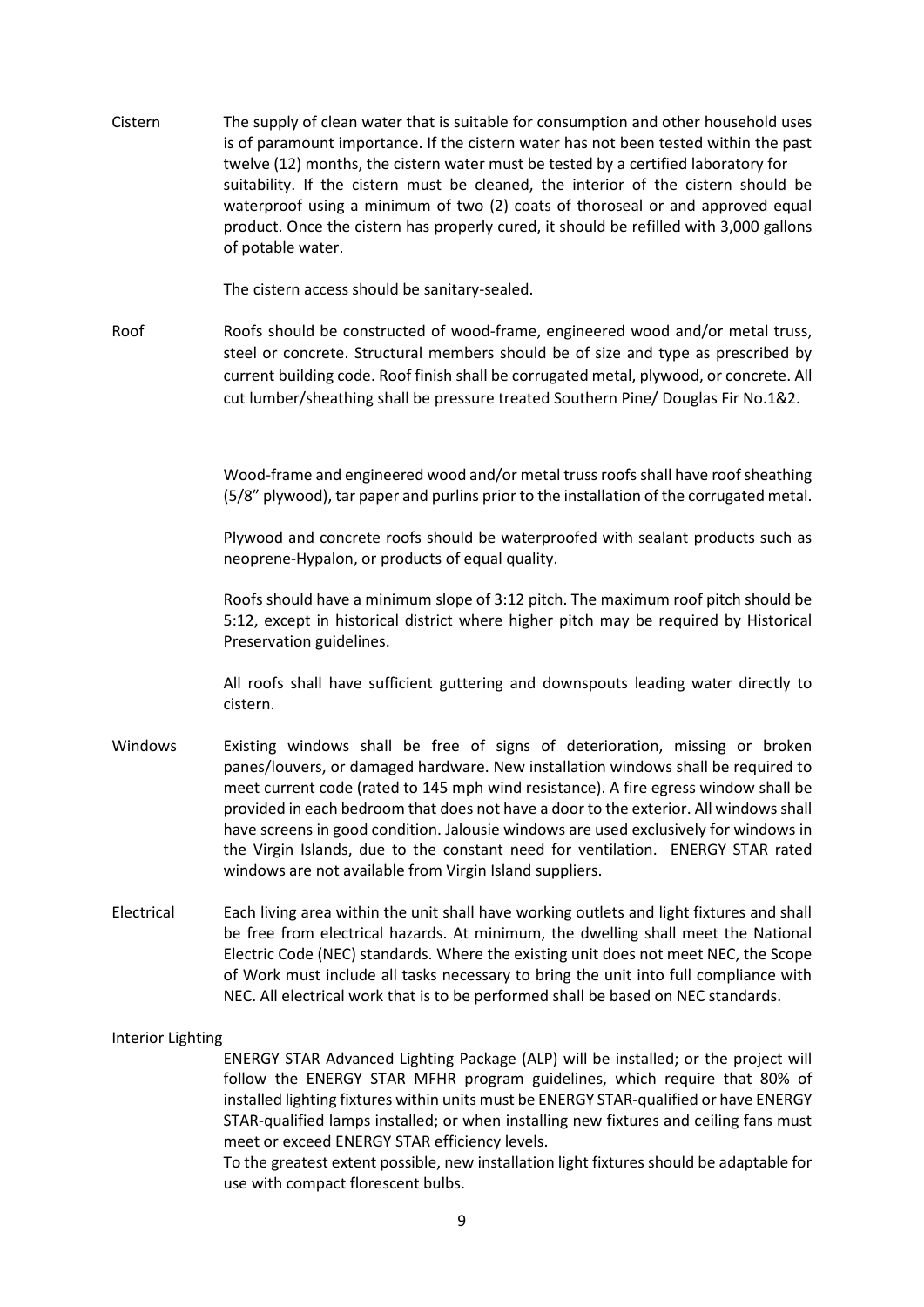- Plumbing The dwelling unit's plumbing shall be free from leaks. Kitchen and all bathrooms shall have hot and cold running water. At minimum, dwelling shall meet the International Residential Code (Section VII). Where the existing unit does not meet IRC with respect to plumbing, the Scope of Work must include all tasks necessary to bring the unit into full compliance with that section. Install or retrofit water conserving fixtures in any unit and common facility, use the following specifications: Toilets-- 1.6 gpf; Urinals-- 0.5 gpf; Showerheads-- 2.0 gpm; Kitchen faucets-- 2.0 gpm; and Bathroom faucets-- 1.5gpm. [gpf = gallons per flush; gpm = gallons per minute]
- Appliances Install ENERGY STAR-labeled clothes washers, dishwashers, and refrigerators, if these appliance categories are provided in units or common areas and replacement is required. Vent clothes dryers directly to the outdoors using rigid-type duct work. For rehabs, this is often not possible due to the existing poured wall construction. For these homes, dryers are vented into an indoor dryer vent

#### Pump/Water Heater

Dwelling unit shall have a water pump, tank, and heater all in good working condition – free of leaks and electrical hazards. Pump shall have a standard 30-gallon pressure tank. Water heater shall be electric with a minimum capacity of 20 gallons; upon installation, the water heater shall be set within the range of 100 to 110 degrees Fahrenheit. Pump, tank, and heater shall be securely enclosed to prevent theft or vandalism and exposure to weather elements. When replacing domestic water heating system(s), ensure the system(s) meet or exceed the efficiency requirements of ENERGY STAR for Homes' Reference Design. Insulate pipes by at least R-4. Provide adequate drainage for water heaters that includes drains or catch pans with drains piped to the exterior of the dwelling.

Floor Finish Dwelling unit's interior floor shall be free from hazardous conditions (to include missing and/or broken floor tiles). Interior floor finish shall be vinyl tile (commercial grade) or ceramic tile (5/16" minimum thickness). Bathroom tiles must be either ceramic tile or terrazzo. Whenever possible, and where floor installation is otherwise in good condition, every effort should be made to match existing tile but, where more than 20% of the tiles need replacement and no suitable match is available, the entire room may be re-tiled. Where entire room(s) has been re-tiled, Contractor shall be required one (1) box of tile to Owner upon completion.

#### Cabinets, countertops and tub/shower enclosures

Kitchen must have a reasonable space for storage and preparation of food. Kitchen cabinets should be sound; doors and drawers should be in place. Countertops should have laminate covering. New installation cabinets shall be commercial or custom-made with hinged doors. Cabinets shall be of luan, edai, or Philippine mahogany plywood faced and edge-banded with plastic laminate. Kitchen cabinets shall be affixed to the wall with the appropriate number and type of properly-sized screws (wood screws for frame walls and tapcon for concrete/masonry walls). When replacing or repairing bathrooms, kitchens, and laundry rooms, use materials that have durable, cleanable surfaces. When replacing or repairing tub and/or shower enclosures, use non-paperfaced backing materials such as cement board, fiber cement board, or equivalent in bathrooms.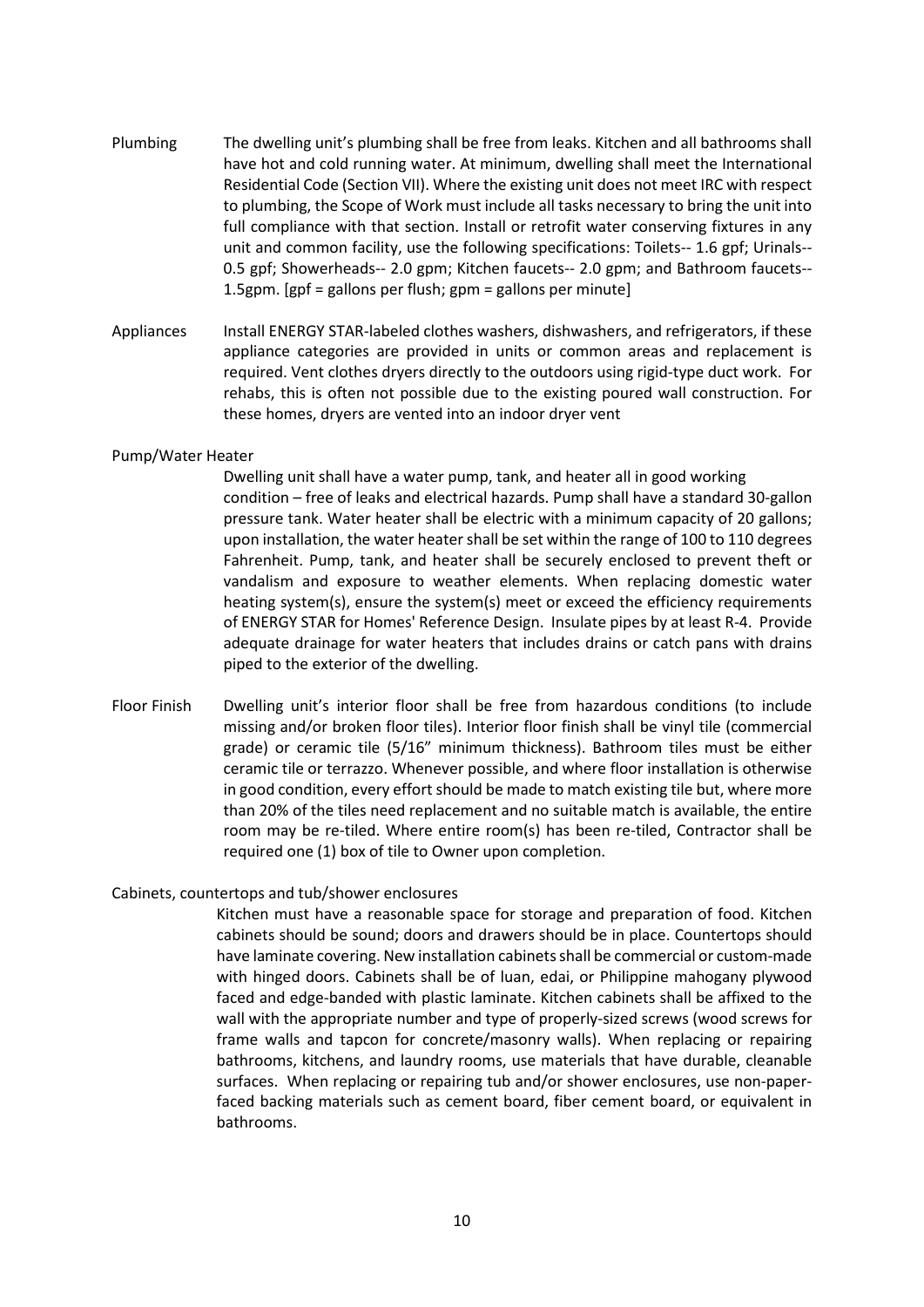Doors/Locks All main entry doorways shall be at least 3'0" in width. Interior room doorways shall be at least 2'8" in width; however, where rehabilitation includes handicap accessibility modifications, interior room doorway widths shall be no less than 3'0 (36"). Where existing doorways are less than the required minimum, doorways shall be widened to the acceptable width.

> New installation exterior doors shall be 1 3/4" flush solid core or paneled; doors shall be painted with a minimum of two (2) coats of paint or clear finish on all edges and surfaces. Exterior doors at each entrance to the dwelling shall require a dead bolt lock with a minimum 1-inch throw and an entry lockset, preferably keyed alike.

- Duct Sealing In buildings with ducted forced-air heating and cooling systems, seal all penetrations of the air distribution system to reduce leakage in order to meet or exceed ENERGY STAR for Homes' duct leakage standard.
- Mold Inspection & Remediation

Inspect the interior and exterior of the building for evidence of moisture problems. Document the extent and location of the problems, and implement the proposed repairs according to the Moisture section of the EPA Healthy Indoor Environment Protocols for Home Energy Upgrades.

- Weatherproofing (This section reserved).
- Entrances All entries (front, side, and rear) must have some overhead coverage to ensure that no weather hits directly onto the entry door. Where no coverage is existing, coverage must be provided. In cases where this is not possible, or would be too costly, then partial coverage and protection will be acceptable as long as the doors which are exposed to the prevailing winds are properly protected from wind-driven rain entering the dwelling.
- Stairs/Railings Entrances should have appropriately sized exterior platforms/landings. Ideally, stairway risers shall be even in height and shall not exceed eight (8) inches. Stairways having three (3) or more risers should have a handrail of 30- 34 inches in height on at least one side of the stairway. All stairs shall have a non-slip finish.

Handrails should have intermediate rails or ornamental closures (e.g., balusters, pickets, or solid walls) which would prevent passage of an object that is 4" (102 mm.) or more in diameter, shall not be conducive to climbing, and shall be a minimum of 36" high on horizontal planes.

Paint Where scope of work entails painting, a minimum of two (2) coats in addition to the appropriate type of primer coat shall be applied. All surfaces to be painted shall be properly prepared to receive finish coats. Exterior paint shall be oil or acrylic latex; interior paint shall be semi-gloss washable enamels in kitchens and baths, satin or flat finish elsewhere. All interior paints and primers must be less than or equal to the following VOC levels: Flats--50 g/L; Non-flats--50 g/L; Floor--100 g/L. [g/L = grams per liter; levels are based on a combination of the Master Painters Institute (MPI) and GreenSeal standards.]

Lighting for Common Areas & Emergency Lighting: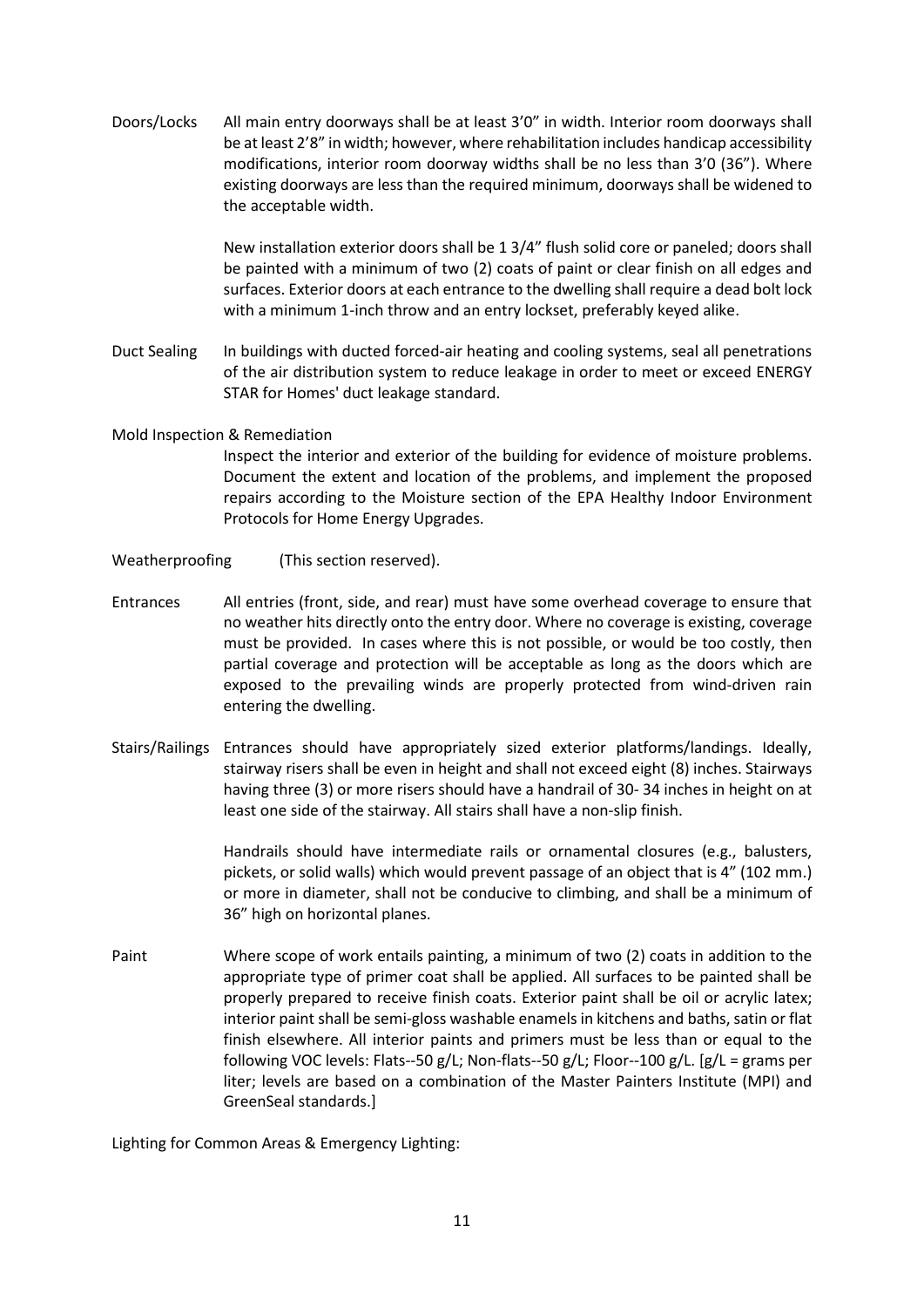Lighting will follow the guidance appropriate for the project type: using ENERGY STARlabeled fixtures or any equivalent high-performance lighting fixtures and bulbs in all common areas; OR when installing new, all common space and emergency lighting fixtures must meet or exceed ENERGY STAR efficiency levels. For emergency lighting, all exist signs shall meet or exceed LED efficiency levels and conform to local building codes.

#### Exterior Lighting

Lighting will follow the guidance appropriate for the project type: installing ENERGY STAR-qualified fixtures or LEDs with a minimum efficacy of 45 lumens/watt; OR following the ENERGY STAR MFHR program guidelines, which require that 80% of outdoor lighting fixtures must be ENERGY STAR-qualified or have ENERGY STARqualified lamps installed; OR installing ENERGY STAR compact fluorescents or LEDs with a minimum efficacy of 45 lumens/watt.

- Burglar Bars Where burglar bars are in place in an existing unit, bars at egress windows must be inside with easy-open latch. Where existing bars obstruct the function of any egress window, the burglar bars at that window must be removed or retrofitted to allow for the proper operation of the egress window.
- Fire Protection Living units shall have some provisions for safe egress in the event of fire. Smoke detectors shall be provided in the hallways and all bedrooms. Smoke detectors shall be hard-wired with battery-back-up. A fire egress window shall be provided in each bedroom that does not have a door to the exterior.

#### Handicap Accessibility

Where necessary to accommodate an elderly or physically challenged household member, accessibility modifications shall be made to the greatest extent feasible. Examples of accessibility modifications include accessramps, grab bars, door handles, and accessible bathroom and kitchen fixtures. Handicap accessibility modifications shall be done in accordance American with Disabilities Act Design Guidelines.

#### Termite Inspection/Treatment

Where there is evidence of termite infestation, Owner will be required to retain the services of a certified exterminator to inspect the unit to determine the nature and degree of the infestation and to treat the unit to eradicate all termites. The exterminator shall be required to provide at minimum a one-year warranty on the termite extermination. Seal all wall, floor, and joint penetrations with low-VOC caulking or other appropriate sealing methods to prevent pest entry. [If applicable, provide training to multifamily buildings staff.]

#### Lead Safe Work Practices

For properties built before 1978, if the project will involve disturbing painted surfaces or cleaning up lead contaminated dust or soil, use certified renovation or lead abatement contractors and workers using lead-safe work practices and clearance examinations consistent with the more stringent of EPA's Renovation, Repair, and Painting Rule and HUD's Lead Safe Housing Rule.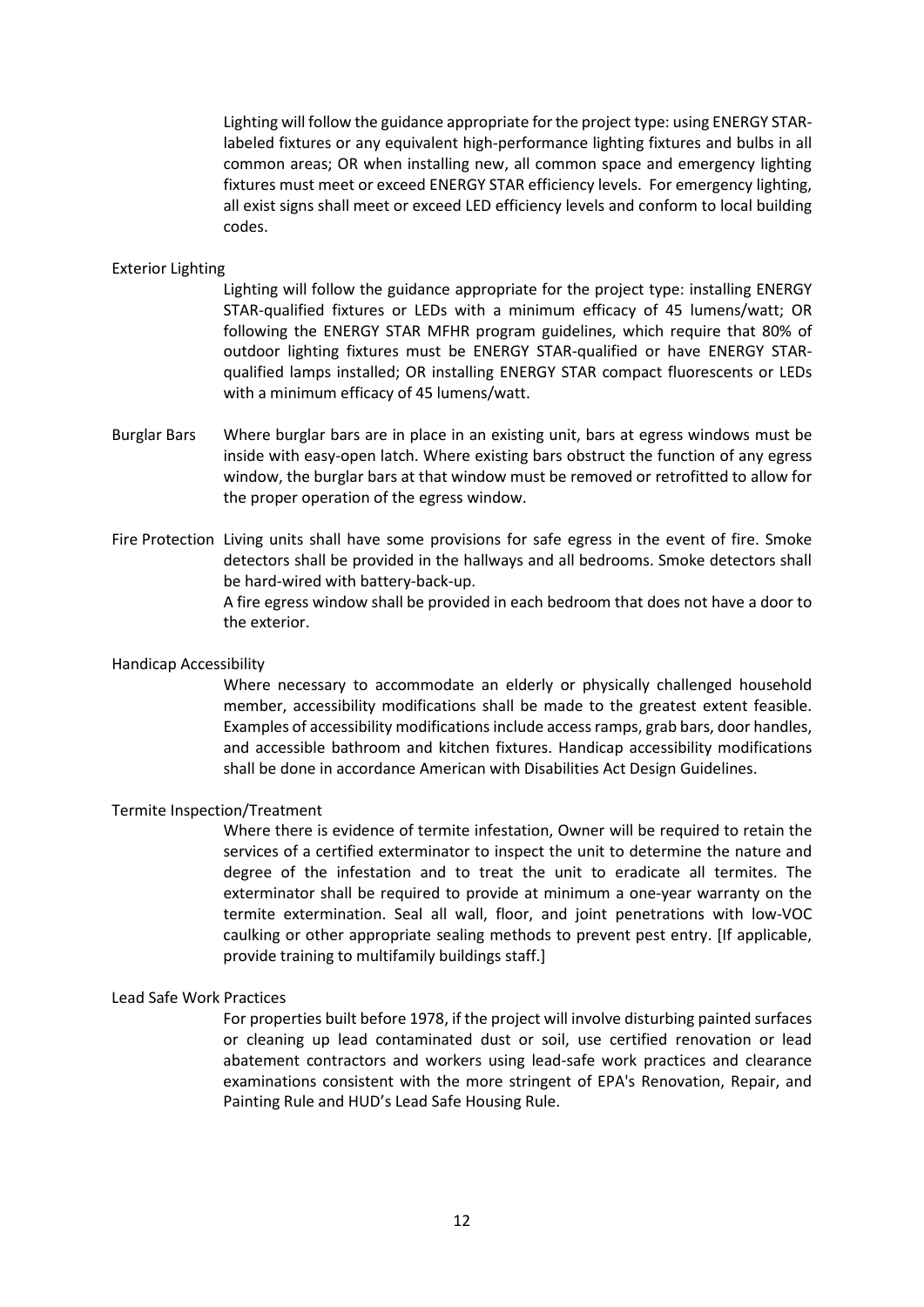# **APPENDIX A**

## **Luxury Amenities**

Certain luxury amenities will not be permitted in CDBG-DR -assisted housing units. Where the proposed CDBG-DR project entails rehabilitation or purchase of an existing unit which has existing any of the listed amenities, CDBG-DR Program staff will make a determination as to whether the unit qualifies as affordable housing despite the inclusion of said amenity. If it is determined that the unit still qualifies as affordable housing, the proposed project will be eligible for CDBG-DR assistance. Where the project entails rehabilitation, the use of CDBG-DR funds will be limited to repair of those items which are necessary to meet the rehabilitation standards. Where replacement of an item is necessary in order to satisfy the rehabilitation standards, CDBG-DR funds will be used to replace the item with a similar item of a non-luxurious nature. (Example: High-end fixtures will be replaced with quality standard grade fixtures).

Examples of "luxury amenities" include but are not limited to:

Corian® (or comparable composite material) countertops Marble or Granite countertops Marble tiles Hardwood floors Custom finishes (i.e., crown molding, wainscot in areas other than kitchen or bath, chair rails, etc.) Glass blocks (Note: Modest use of decorative glass blocks comprising less than six (6) square feet will be permitted). High-end plumbing fixtures Recessed lighting High-end electrical fixtures (i.e., chandeliers) His & her accommodations (i.e., double lavatories; double walk-in closets; separate shower enclosure and tub in the same bathroom) Built-in furnishings (i.e., bookshelves, wine racks, dressers, window seats) Stained glass windows Decorative awnings Roof tile Designer metal roofing Exotic woods (i.e., cypress, redwood, mahogany Air conditioning Heating Fireplace Finished attic Finished basement Elevator Sky light Jacuzzi Swimming Pool Fountain Brick pavement Stamped concrete